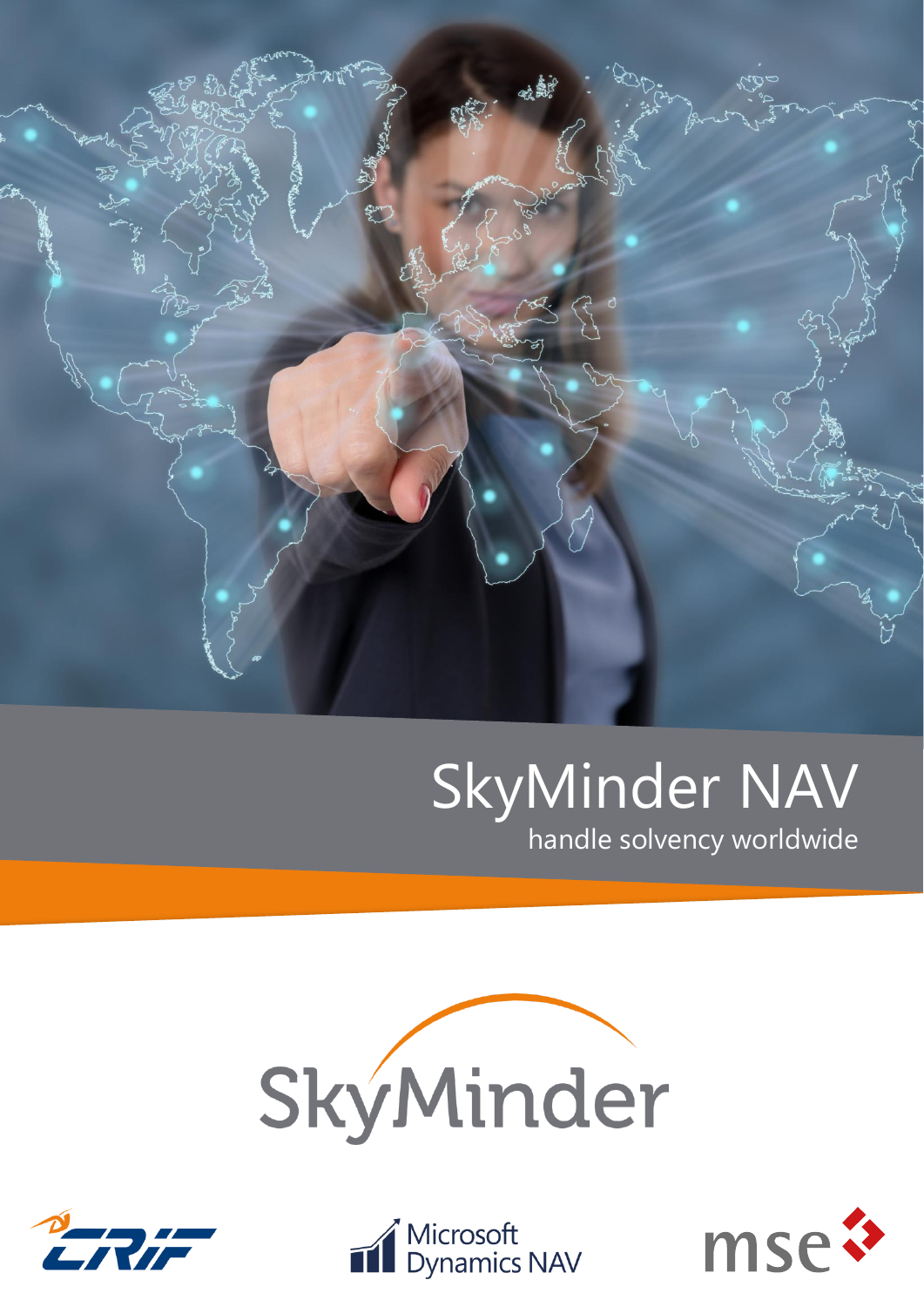## **Credit information on companies from 230 countries**

SkyMinder NAV connects your Microsoft Dynamics NAV system with the SkyMinder, a CRIF platform allowing the global market to access commercial risk data and take better business decisions on worldwide companies. All countries around the world are available on SkyMinder: This means that all entities considered as companies in more than 230 countries and territories can be requested using your SkyMinder NAV. In addition, it is also possible to be updated if a change affects your business partner, both customer or supplier.

# **Integrated in NAV**

SkyMinder information where you need it

- Get automatically updated SkyMinder credit information inside NAV.
- Track the history of your business partners in NAV to better take future decisions.
- Stop double tracking, data inconsistency and mistakes in your database. Thanks to SkyMinder NAV's powerful phonetic search, you are able to store the right business partner address.
- Avoid expensive mistakes, double reports and double investigations.

| Edit - Customer Card - D00030 · Rockwool B.V.         |             |                |                 |               |                  |                    |  |  |
|-------------------------------------------------------|-------------|----------------|-----------------|---------------|------------------|--------------------|--|--|
|                                                       | <b>HOME</b> | <b>ACTIONS</b> | <b>NAVIGATE</b> | <b>REPORT</b> | <b>SKYMINDER</b> |                    |  |  |
| Fetch Credit Credit<br>Report<br>Reports<br>SkyMinder |             |                |                 |               |                  |                    |  |  |
| D00030 · Rockwool B.V.                                |             |                |                 |               |                  |                    |  |  |
|                                                       | General     |                |                 |               |                  | D00030<br>Rockwool |  |  |
| Address & Contact                                     |             |                |                 |               |                  | 6045JG             |  |  |
| Invoicing                                             |             |                |                 |               | <b>EXPORT</b>    | <b>AUSLAND</b>     |  |  |
|                                                       | Payments    |                |                 |               |                  |                    |  |  |
|                                                       | Shipping    |                |                 |               |                  | Partial            |  |  |

- All information is available at one central location, directly at hand in the relevant process (for example quote).
- If you already use SkyMinder you can import all acquired data with the "Initial Load" and connect it with your Customers, Vendors and Contacts. Data availability will be in line with the web access.
- Uniform right management inside NAV for SkyMinder consultation and access, as well as SkyMinder access data.
- Enforcing a single credit directive will be facilitated, so you gain more security and a considerable effort reduction.
- SkyMinder NAV can be operated from the NAV Customer, Vendor or Contact. Display and retrieval of data is consistently the same. Simple but powerful structure ensures optimal integration, fast learning and high quality customer experience
- SkyMinder is fully integrated in Microsoft Dynamics NAV, with minimal interference with the NAV standard. It is a standard extension of your Microsoft Dynamics NAV system with its own number range and permanent maintenance.

## Your advantages at a glance

- $\checkmark$  Easy and quick identification of companies thanks to intelligent search logic
- $\checkmark$  Rating and Credit Limit helping to take the right decision in a business partner process evaluation
- $\checkmark$  Update scheduling service useful to understand company changed
- $\checkmark$  Data quality processes and flow in place at worldwide level to ensure reliable information
- $\checkmark$  Constant improvement: monitoring service, multilingualism, new NAV versions

| CRIFBÜRGEL Request Card - BR000273                                             |                                  |                                                    |                            |  |  |  |  |  |
|--------------------------------------------------------------------------------|----------------------------------|----------------------------------------------------|----------------------------|--|--|--|--|--|
| <b>HOME</b>                                                                    |                                  |                                                    |                            |  |  |  |  |  |
| BR000273                                                                       |                                  |                                                    |                            |  |  |  |  |  |
| General                                                                        |                                  |                                                    |                            |  |  |  |  |  |
| Customer<br>Origin:<br>Service<br>Object No.<br>Search for Obje ~<br>SkyMinder |                                  | D00030<br>$\checkmark$<br>Provider<br>$\checkmark$ | Product:<br>Reason of Inqu |  |  |  |  |  |
| Search for                                                                     |                                  |                                                    |                            |  |  |  |  |  |
| Name:<br>Name 2:                                                               | Rockwool B.V.<br>Industrieweg 15 |                                                    |                            |  |  |  |  |  |
| <b>Address:</b>                                                                | VAT Registratio                  |                                                    |                            |  |  |  |  |  |
| Post Code:                                                                     | Registration No.:                |                                                    |                            |  |  |  |  |  |
| City:                                                                          | Roermond                         | Date of Birth:                                     |                            |  |  |  |  |  |
| Country:                                                                       | Niederlande                      |                                                    |                            |  |  |  |  |  |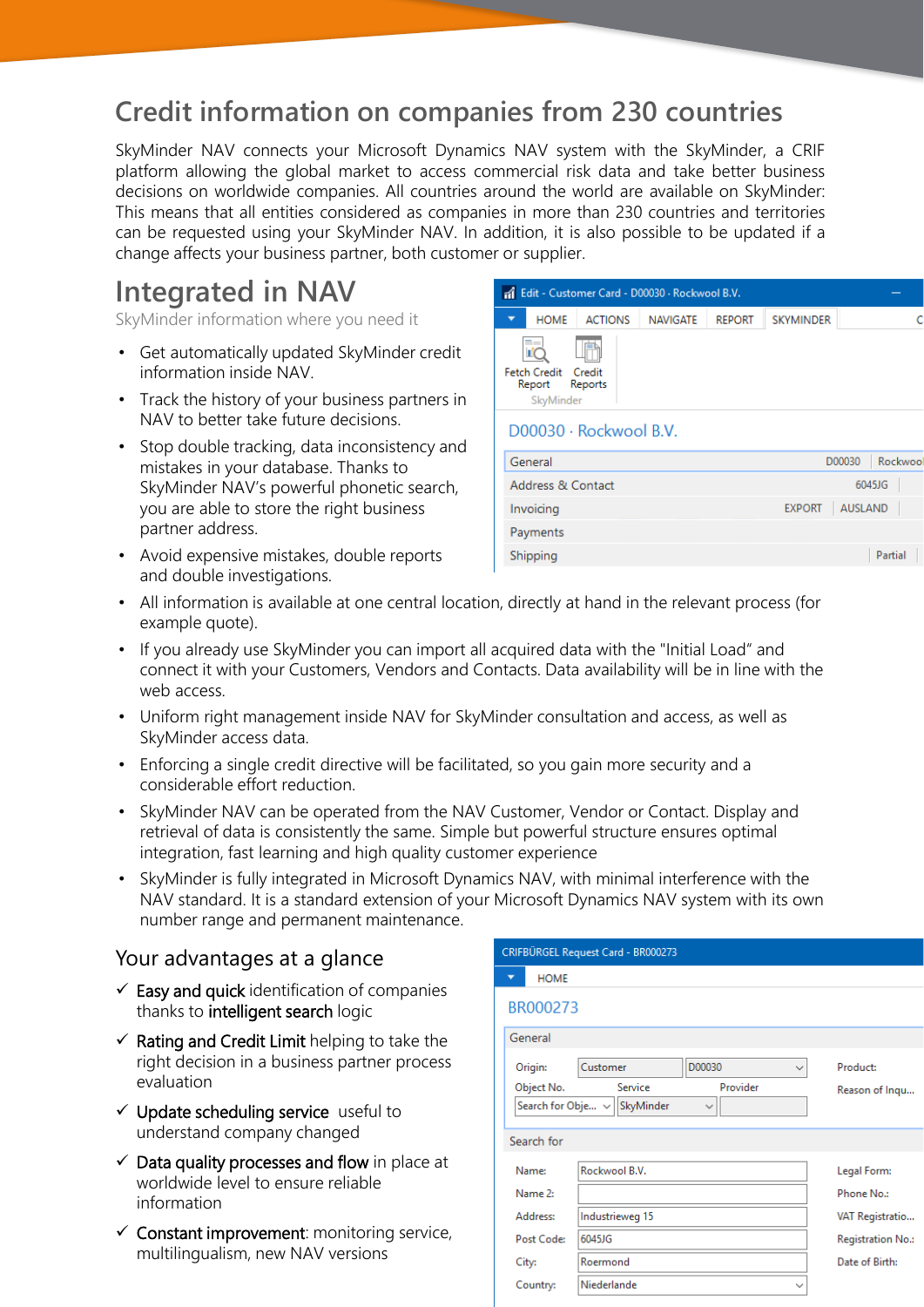## Information according to your needs

- SkyMinder NAV delivers Credit Reports according to their availability and freshness. Varying from country to country, you will either directly receive a response to your request, if the information is constantly updated, or receive it later, if data must be checked and analyzed.
- PDF format is available for all nations, and for most countries you will receive it additionally in data format integrated in SkyMinder NAV.
- Traffic light indicators allow you to know risks at a glance. Based on the SkyMinder risk grade you can adjust it following your credit policy.
- All result information can be directly integrated in your NAV Contact, Customer and Vendor according to your individual wishes

|                                                                                    | View - CRIFBÜRGEL Credit Report - BE0000312                 |                                                        |                                        |                  | $\times$<br>$\Box$  | SkyMinder report - Adobe Acrobat Reade              |                   |
|------------------------------------------------------------------------------------|-------------------------------------------------------------|--------------------------------------------------------|----------------------------------------|------------------|---------------------|-----------------------------------------------------|-------------------|
| <b>ACTIONS</b><br><b>HOME</b><br>$\overline{\phantom{0}}$                          |                                                             |                                                        | $\rightarrow$ Go to                    |                  | <b>CRONUS AG @</b>  | Werkzeuge<br><b>Start</b>                           | Sky               |
| Ш<br>View<br>Show<br>Text<br><b>PDF</b><br>Lines<br>Manage<br>Process<br>BE0000312 | 曷<br><b>Notes</b><br>Copy To<br><b>CRM</b><br>Show Attached | C<br>దు<br>Links<br>Refresh<br>Clear<br>Filter<br>Page | Previous<br>$\blacktriangleright$ Next |                  |                     | 29.06.2018 - SkyMinder                              |                   |
| General                                                                            |                                                             |                                                        |                                        |                  | $\hat{\phantom{a}}$ | SkyMinder                                           |                   |
| No.:                                                                               | BE0000312                                                   | Name:                                                  | Rockwool B.V.                          |                  |                     | <b>Auftragsdetails</b>                              |                   |
| Request No.:                                                                       | BR000272<br>$\checkmark$                                    | <b>Report Note:</b>                                    |                                        |                  |                     | <b>SKYnummer</b><br>Uhrzeit                         | <b>SKY3499000</b> |
| <b>Business Partner N</b>                                                          | BBP00014<br>$\checkmark$                                    | Rating:                                                | Bonitätsbeurteil                       | AAA              |                     |                                                     |                   |
| Service:                                                                           | SkyMinder<br>$\checkmark$                                   | Credit Limit:                                          | 1.000.000,00 EUR                       |                  |                     |                                                     |                   |
| Provider:                                                                          | Roularta Business Inf                                       | Origin:                                                | Customer                               | D00030           |                     |                                                     |                   |
| Object No.:                                                                        | NL-0000032199                                               | Requested By:                                          | <b>MSESWVJMS</b>                       | 29.06.2018 11:40 |                     | <b>QUERBLICK</b>                                    |                   |
| <b>Product Name:</b>                                                               | Vollauskunft                                                |                                                        |                                        |                  |                     | <b>IDENTIFIKATION</b>                               |                   |
| Company Information                                                                |                                                             |                                                        |                                        | Roermond city    | $\checkmark$        | <b>Firmenname</b>                                   |                   |
|                                                                                    |                                                             |                                                        |                                        |                  | Close               | Rockwool B.V.                                       |                   |
| منه والمناسبة المدينة والمتحدد والترام                                             |                                                             |                                                        |                                        |                  |                     | <b>Rechtsform</b><br><b>Private Limited Company</b> |                   |

### Always up to date

- In the background, the update/mailbox/archive function updates your NAV data by regular online comparison with the SkyMinder database.
- You can automatically receive updates and answers to your investigation requests as soon as they are available and you can fill your NAV system from the SkyMinder archive (for example with the "Initial Load").
- Credit Reports not yet stored in NAV are fetched and linked to the relevant Contact, Customer and Vendor. This manual or automatic collection and assignment can later be reconstructed at any time.

## Requirements

- ✓ Dynamics NAV 2009 R2 or higher
- ✓ Access to the SkyMinder Service by CRIF



## **SkyMinder in Dynamics NAV**

SkyMinder NAV is available in nearly all versions of Microsoft Dynamics NAV starting with the Classic Client as of NAV 2009 R2 up to the newest Business Central version.